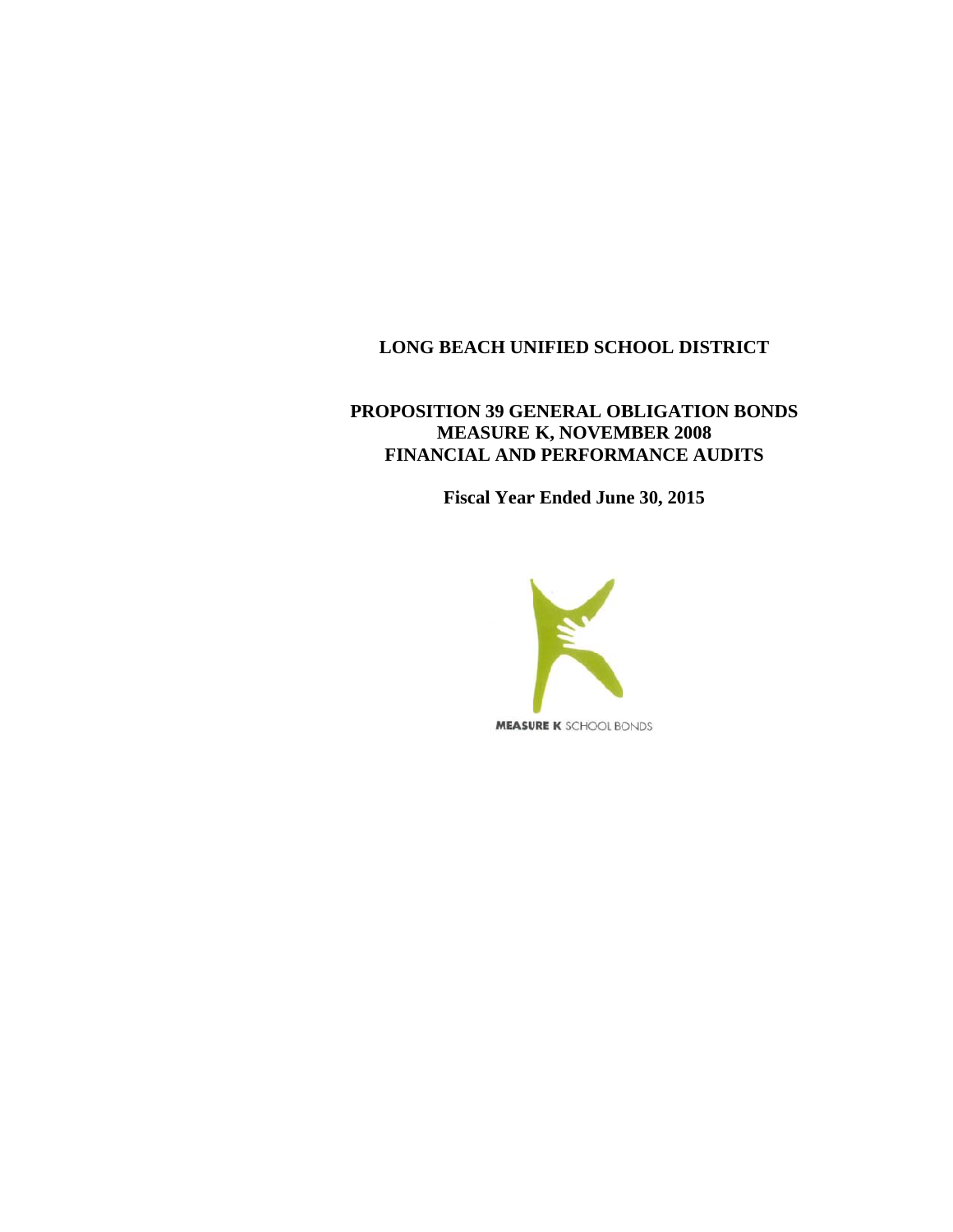## **PROPOSITION 39 GENERAL OBLIGATION BONDS MEASURE K FINANCIAL AND PERFORMANCE AUDITS**

## **June 30, 2015**

#### **CONTENTS**

## **Page**

# **Financial Audit of the Proposition 39 Measure K Bond Fund:**

| Independent Auditor's Report on the Proposition 39 General Obligation                                                                                                                                                    | $1 - 2$        |
|--------------------------------------------------------------------------------------------------------------------------------------------------------------------------------------------------------------------------|----------------|
|                                                                                                                                                                                                                          | 3              |
| Statement of Revenues, Expenditures and Change in Fund Balance –                                                                                                                                                         | $\overline{4}$ |
| Statement of Revenues, Expenditures and Change in Fund Balance -                                                                                                                                                         | 5              |
|                                                                                                                                                                                                                          | $6 - 11$       |
| Independent Auditor's Report on Internal Control over Financial Reporting<br>and on Compliance and Other Matters Based on an Audit of Financial<br>Statements Performed in Accordance with Government Auditing Standards | $12 - 13$      |
|                                                                                                                                                                                                                          | 14             |
| Performance Audit of the Measure K Bond Program:                                                                                                                                                                         |                |
| Independent Auditor's Report on the Proposition 39 General Obligation                                                                                                                                                    | 15             |
|                                                                                                                                                                                                                          | 16             |
|                                                                                                                                                                                                                          | 17             |
|                                                                                                                                                                                                                          | 17             |
|                                                                                                                                                                                                                          | 18-20          |
|                                                                                                                                                                                                                          | 20             |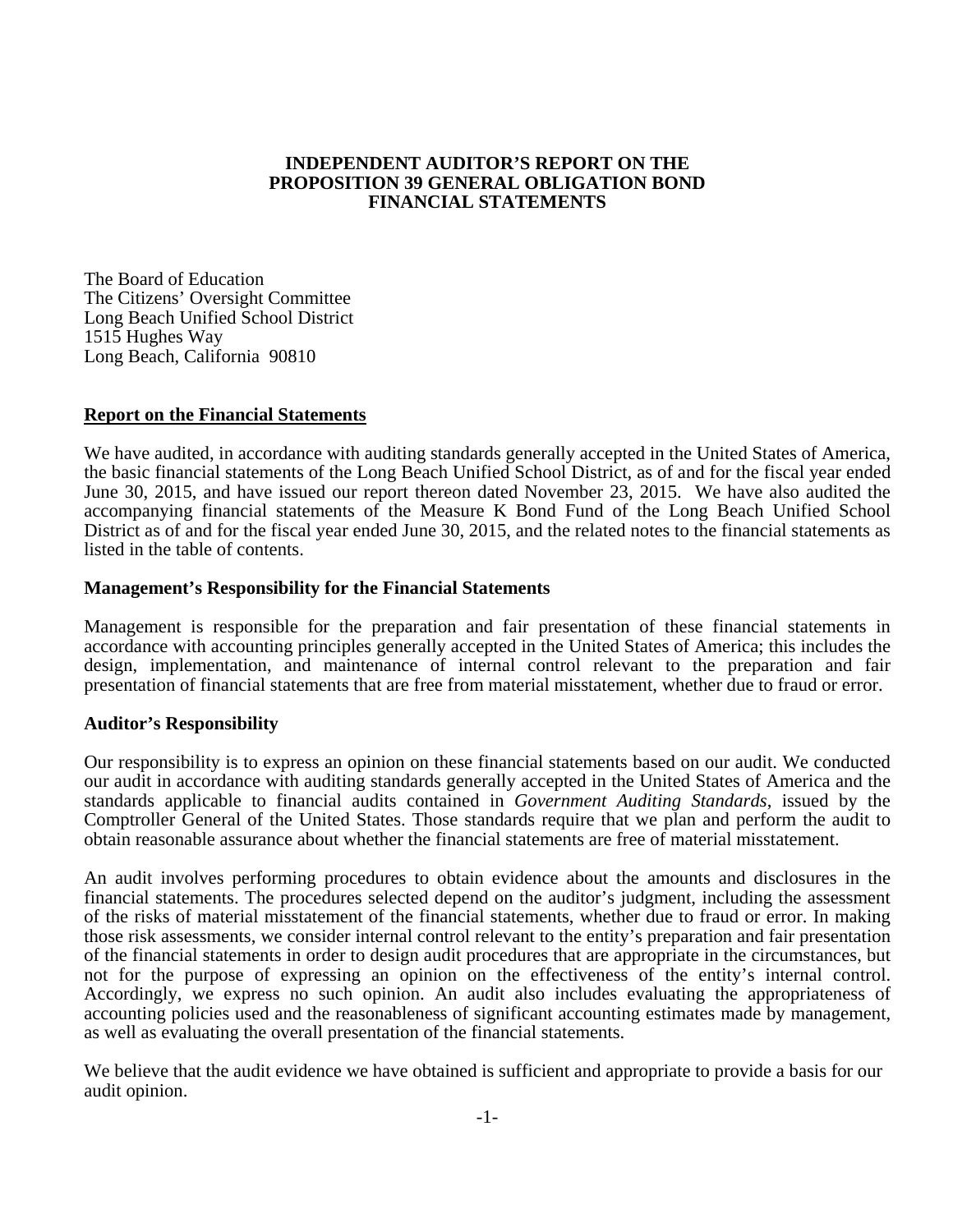The Board of Education The Citizens' Oversight Committee Long Beach Unified School District

# **Opinion**

In our opinion, the financial statements referred to above present fairly, in all material respects, the respective financial position of the Measure K Bond Fund of the Long Beach Unified School District as of June 30, 2015, and the respective changes in financial position for the year then ended in accordance with accounting principles generally accepted in the United States of America.

# **Other Reporting Required by Government Auditing Standards**

In accordance with *Government Auditing Standards*, we have also issued our report November 23, 2015 on our consideration of the Long Beach Unified School District's internal control over the Measure K Bond Fund financial reporting and on our tests of its compliance with certain provisions of laws, regulations, contracts and grant agreements and other matters. The purpose of that report is to describe the scope of our testing of internal control over financial reporting and compliance and the results of that testing, and not to provide an opinion on the internal control over the Measure K Bond Fund financial reporting or on compliance. That report is an integral part of an audit performed in accordance with *Government Auditing Standards* in considering the Long Beach Unified School District's internal control over the Measure K Bond Fund financial reporting and compliance.

Vunti Jloyd + Stutynan LLP

VICENTI, LLOYD & STUTZMAN LLP Glendora, California November 23, 2015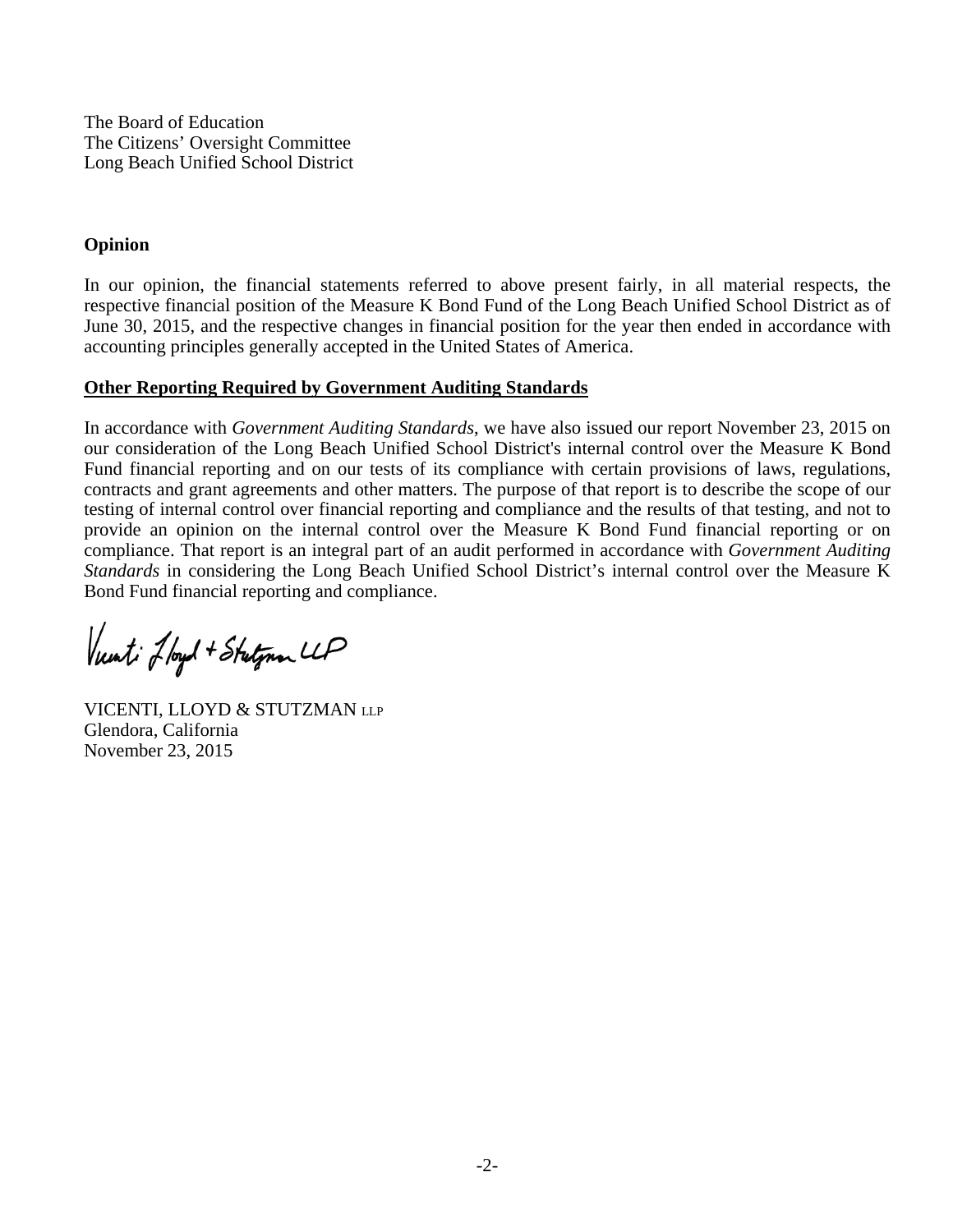# **June 30, 2015 BALANCE SHEET MEASURE K BOND FUND**

| <b>ASSETS</b>                             |                   |
|-------------------------------------------|-------------------|
| Cash in County Treasury                   | \$<br>265,711,239 |
| <b>Accounts Receivable</b>                | 685,347           |
| <b>TOTAL ASSETS</b>                       | \$<br>266,396,586 |
| <b>LIABILITIES AND FUND BALANCE</b>       |                   |
| <b>LIABILITIES</b>                        |                   |
| <b>Accounts Payable</b>                   | 25,858,388        |
| <b>TOTAL LIABILITIES</b>                  | 25,858,388        |
| <b>FUND BALANCE</b>                       |                   |
| Restricted                                | 240,538,198       |
| <b>TOTAL FUND BALANCE</b>                 | 240,538,198       |
| <b>TOTAL LIABILITIES AND FUND BALANCE</b> | \$<br>266,396,586 |

See the accompanying notes to the financial statements.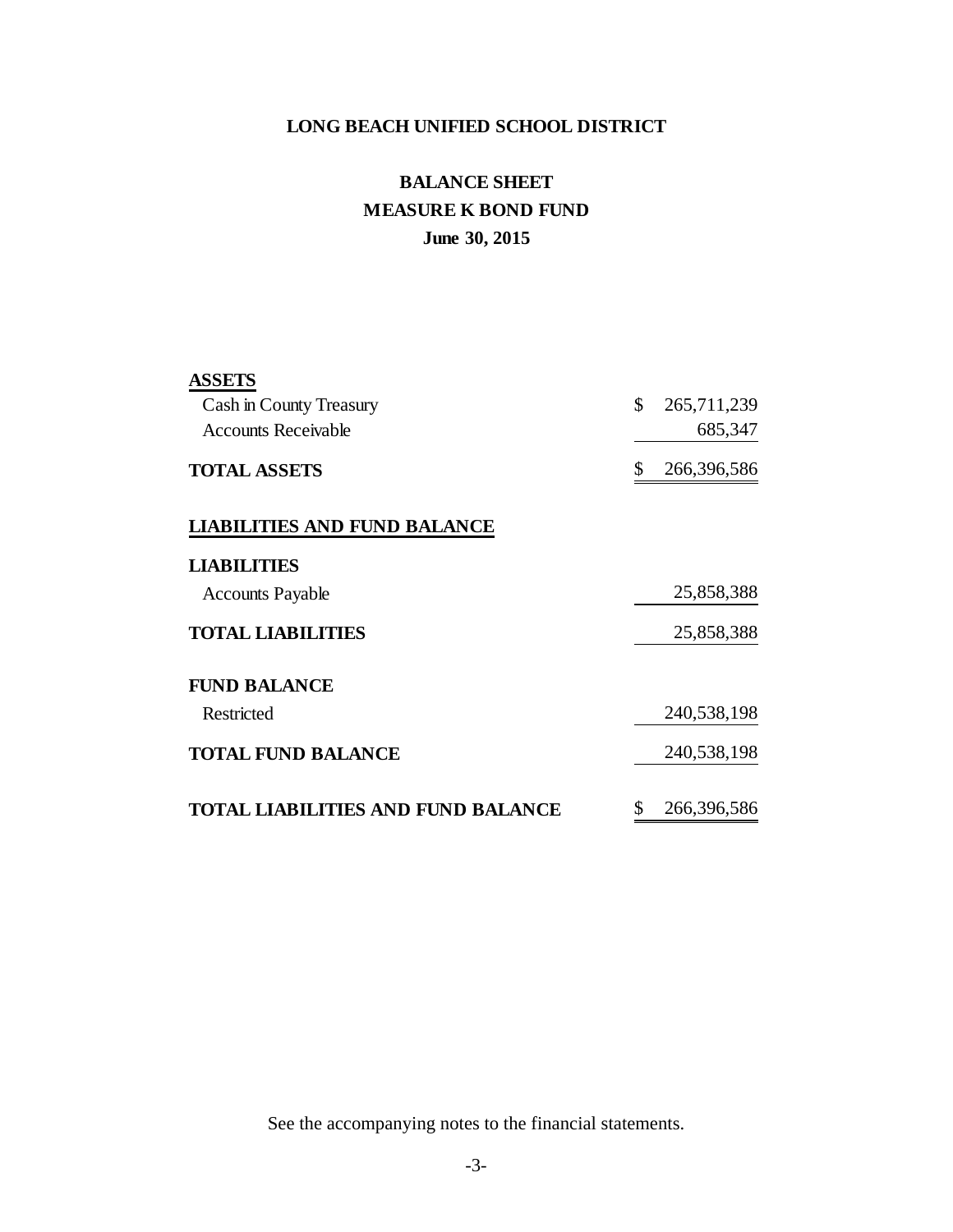# **STATEMENT OF REVENUES, EXPENDITURES AND CHANGE IN FUND BALANCE MEASURE K BOND FUND For the Fiscal Year Ended June 30, 2015**

| <b>REVENUES</b>                                |                 |
|------------------------------------------------|-----------------|
| <b>Interest Income</b>                         | \$<br>918,270   |
| <b>TOTAL REVENUES</b>                          | 918,270         |
| <b>EXPENDITURES</b>                            |                 |
| <b>Classified Salaries</b>                     | 119,897         |
| <b>Benefits</b>                                | 43,813          |
| <b>Supplies</b>                                | 337,985         |
| Services and Other Expenditures                | 10,135,213      |
| Capital Outlay                                 | 97,018,012      |
| <b>TOTAL EXPENDITURES</b>                      | 107,654,920     |
| Deficiency of revenues over expenditures       | (106, 736, 650) |
| <b>OTHER FINANCING SOURCES</b>                 |                 |
| Proceeds from sale of general obligation bonds | 269,998,410     |
| <b>TOTAL OTHER FINANCING SOURCES</b>           | 269,998,410     |
| Net change in fund balance                     | 163,261,760     |
| Fund Balance at Beginning of Year              | 77,276,438      |
| Fund Balance at End of Year                    | \$240,538,198   |

See the accompanying notes to the financial statements.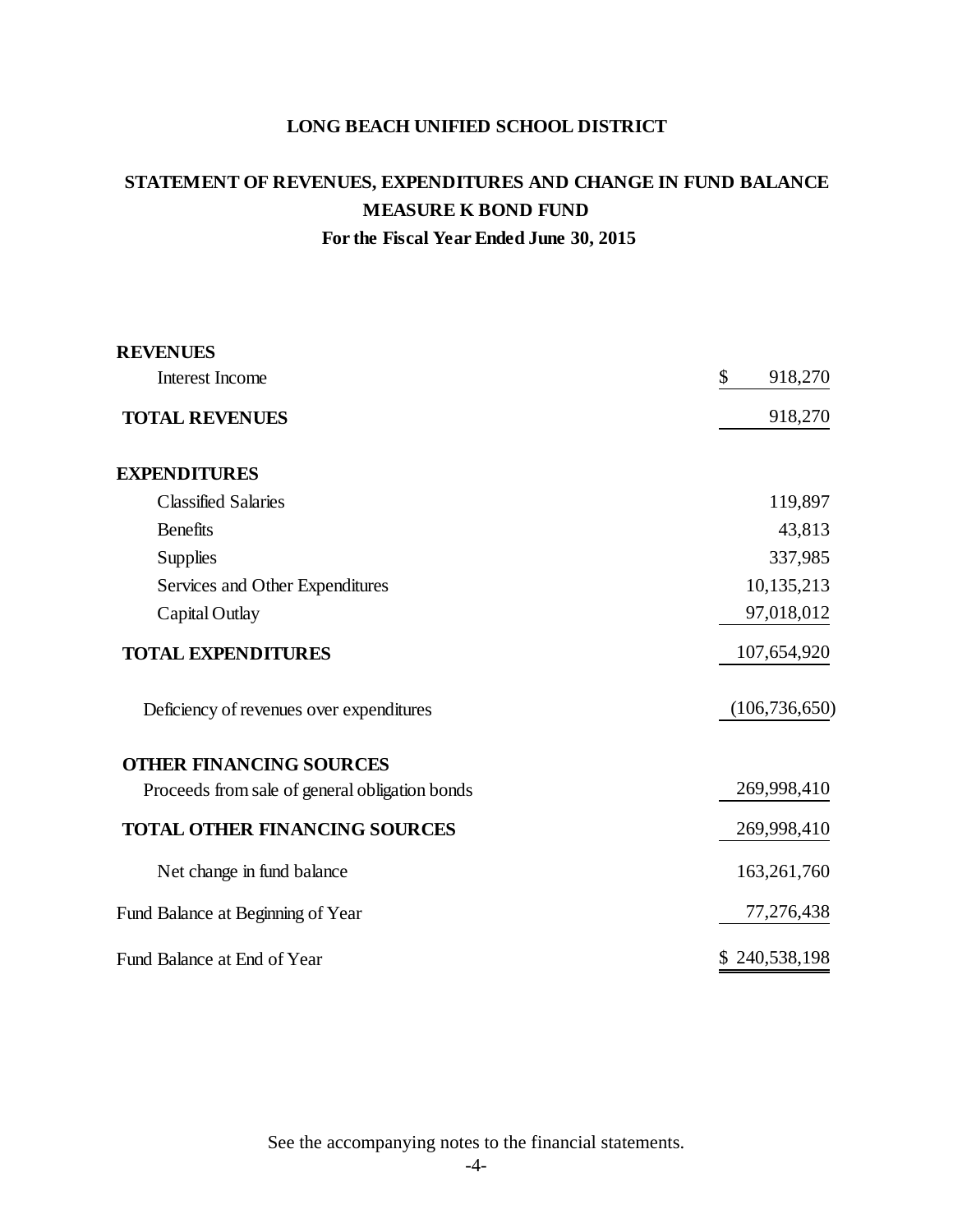# **STATEMENT OF REVENUES, EXPENDITURES AND CHANGE IN FUND BALANCE BUDGET AND ACTUAL - MEASURE K BOND FUND For the Fiscal Year Ended June 30, 2015**

|                                                   | Budget*              | <b>Actual</b>   | <b>Variance</b><br>Favorable<br>(Unfavorable) |
|---------------------------------------------------|----------------------|-----------------|-----------------------------------------------|
| <b>REVENUES</b>                                   |                      |                 |                                               |
| Interest Income                                   | \$<br>1,025,000      | 918,270<br>\$   | \$<br>(106,730)                               |
| <b>TOTAL REVENUES</b>                             | 1,025,000            | 918,270         | (106,730)                                     |
| <b>EXPENDITURES</b>                               |                      |                 |                                               |
| <b>Classified Salaries</b>                        | 100,404              | 119,897         | (19, 493)                                     |
| <b>Benefits</b>                                   | 37,725               | 43,813          | (6,088)                                       |
| Supplies                                          | 26,854,275           | 337,985         | 26,516,290                                    |
| Contracted Services and Other Expenditures        | 46,124,843           | 10,135,213      | 35,989,630                                    |
| Capital Outlay                                    | 275, 143, 248        | 97,018,012      | 178, 125, 236                                 |
| <b>TOTAL EXPENDITURES</b>                         | 348,260,495          | 107,654,920     | 240,605,575                                   |
| Excess (Deficiency) of revenues over expenditures | (347, 235, 495)      | (106, 736, 650) | (240, 498, 845)                               |
| <b>OTHER FINANCING SOURCES</b>                    |                      |                 |                                               |
| Proceeds from sale of general obligation bonds    | 269,998,410          | 269,998,410     |                                               |
| TOTAL OTHER FINANCING SOURCES                     | 269,998,410          | 269,998,410     |                                               |
| Net changes in fund balances                      | (77, 237, 085)<br>\$ | 163,261,760     | \$(240, 498, 845)                             |
| Fund Balance at Beginning of Year                 |                      | 77,276,438      |                                               |
| Fund Balance at End of Year                       |                      | \$240,538,198   |                                               |

\*The budget for revenues reflects estimated amounts to be received in the current year. The budget for expenditures reflects amounts remaining and available for current and subsequent years' expenditures and does not necessary coincide with actual planned expenditures in the current year.

See the accompanying notes to the financial statements.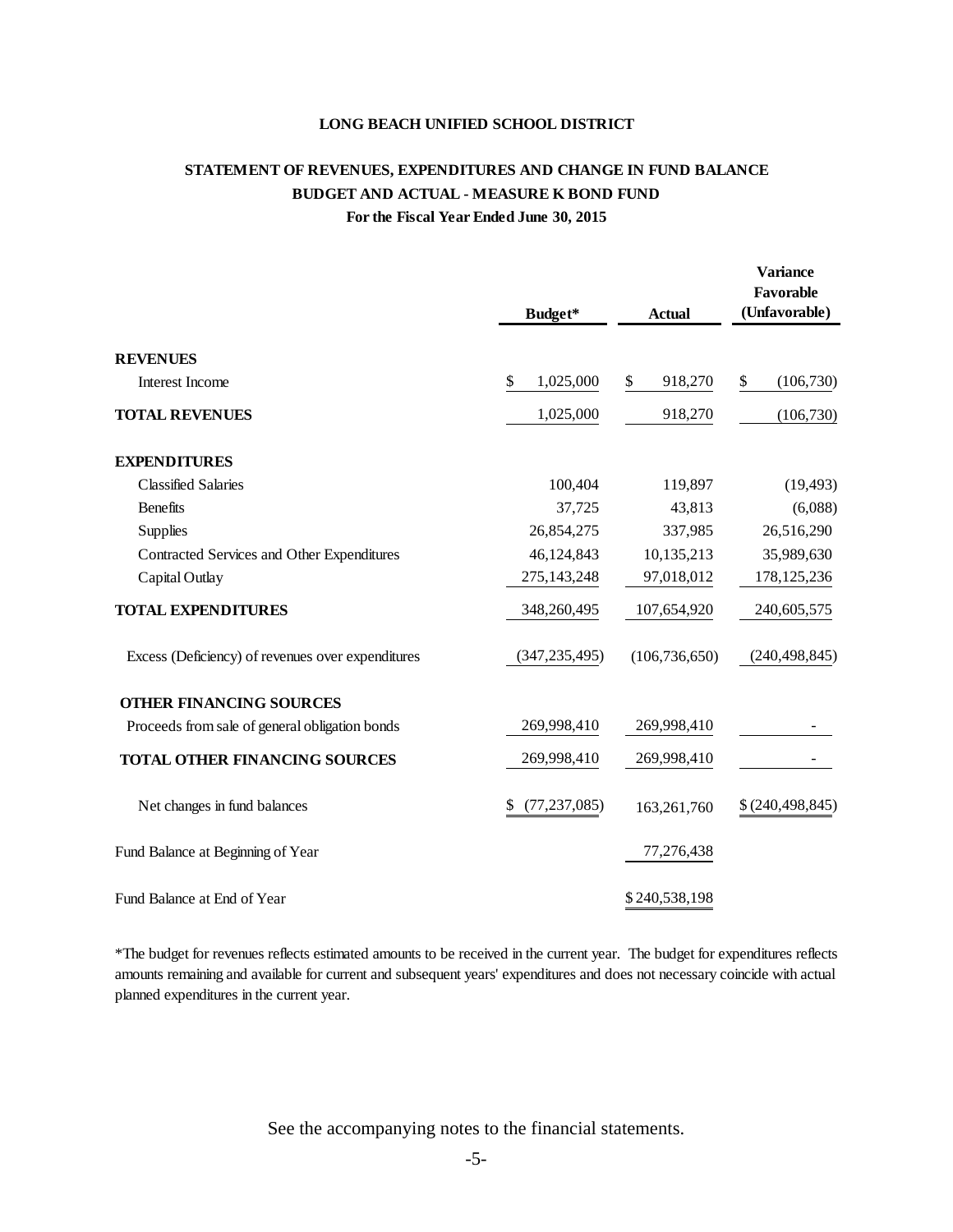## **NOTES TO FINANCIAL STATEMENTS June 30, 2015**

# **NOTE 1 – SUMMARY OF SIGNIFICANT ACCOUNTING POLICIES:**

#### **ACCOUNTING POLICIES**

The accompanying financial statements have been prepared in conformity with U.S. generally accepted accounting principles as prescribed by the Governmental Accounting Standards Board and *Audits of State and Local Governmental Units* issued by the American Institute of Certified Public Accountants.

#### **FUND STRUCTURE**

The Statement of Revenues, Expenditures and Change in Fund Balance is a statement of financial activities of the Measure K Bond Fund related to the current reporting period. Expenditures frequently include amounts for land, buildings, equipment, retirement of indebtedness, transfers to other funds, etc. Consequently, this statement does not purport to present the results of operations or the net income or loss for the period as would a statement of income for a profit-type organization.

#### **BASIS OF ACCOUNTING**

The Measure K Bond Fund of the Long Beach Unified School District (the District) is maintained on the modified accrual basis of accounting. As such, revenues are recognized when they become susceptible to accrual, which is to say, when they become both measurable and available to finance expenditures of the current period. Expenditures are recognized in the accounting period in which the liability is incurred (when goods are received or services rendered).

Cash in the County Treasury is recorded at cost, which approximates fair value, in accordance with the requirements of the Governmental Accounting Standards Board.

#### **BUDGET**

The Statement of Revenues, Expenditures and Change in Fund Balance – Budget and Actual includes a column titled "Budget". The amounts in this column represent the budget adopted by the Board and all amendments throughout the year.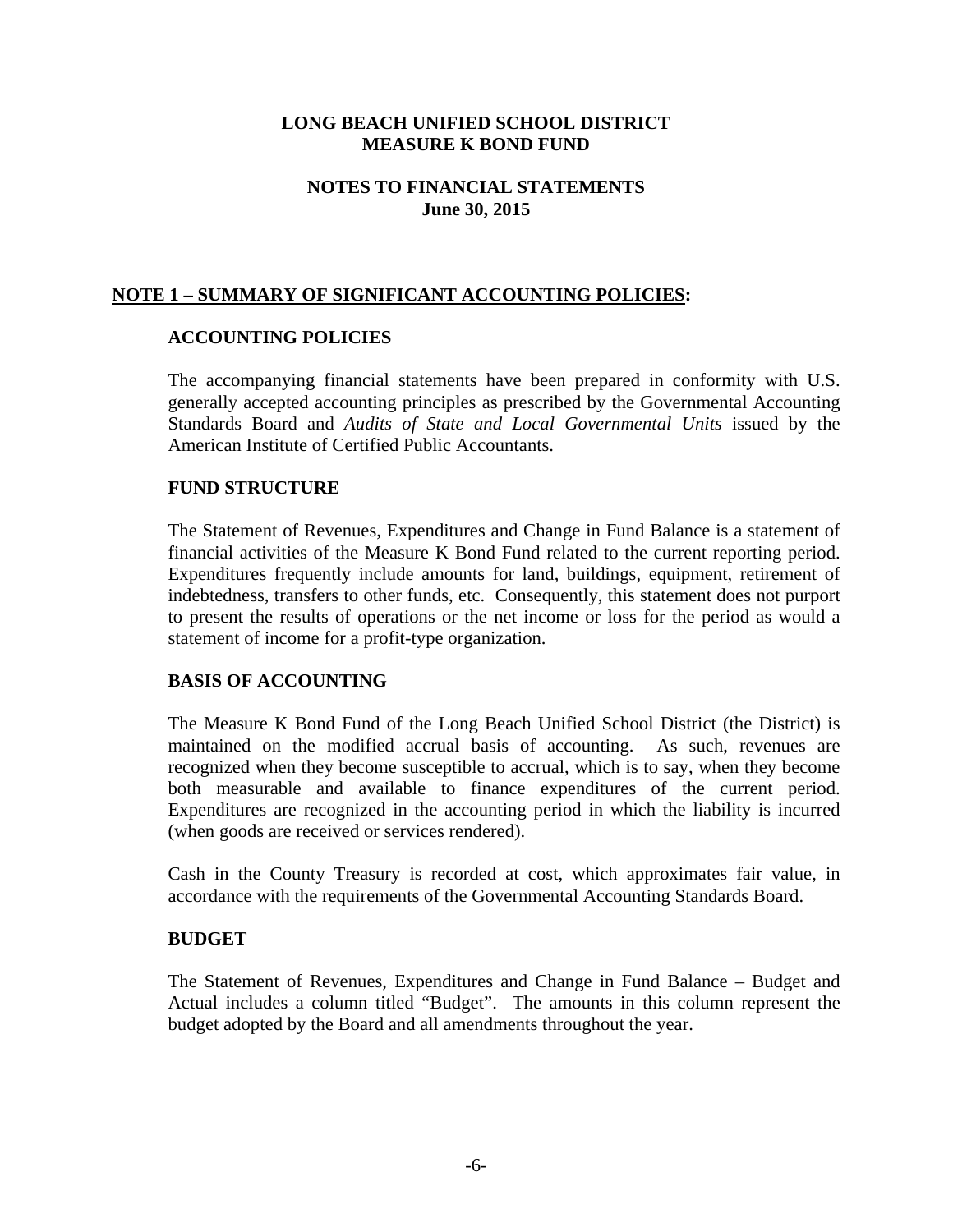## **NOTES TO FINANCIAL STATEMENTS June 30, 2015**

## **NOTE 1 – SUMMARY OF SIGNIFICANT ACCOUNTING POLICIES: (continued)**

#### **FUND BALANCE CLASSIFICATION**

The governmental fund financial statements present fund balance classifications that comprise a hierarchy based on the extent to which the District is bound to honor constraints on the specific purposes for which amounts can be spent. Amounts for which constraints have been placed on the use of the resources either (a) externally imposed by creditors, grantors, contributors, or laws or regulations of other governments, or (b) imposed by law through constitutional provisions or enabling legislation are considered restricted. The fund balance of the Measure K Bond Fund is therefore classified as restricted.

### **CAPITAL ASSETS AND LONG-TERM DEBT**

The accounting and reporting treatment applied to the capital assets and long-term liabilities associated with the Measure K Bond Fund are determined by its measurement focus. The fund is accounted for on a spending or "financial flow" measurement focus. This means that only current assets and current liabilities are generally included on the balance sheet. The reported fund balance is considered a measure of "available spendable resources". Thus, the capital assets and long-term liabilities associated with the Measure K Bond Fund are accounted for in the basic financial statements of the District.

### **ESTIMATES**

The preparation of the financial statements in conformity with generally accepted accounting principles requires management to make estimates and assumptions that affect the amounts reported in the financial statements and accompanying notes. Actual results may differ from these estimates.

### **NOTE 2 - DEPOSITS – CASH IN COUNTY TREASURY:**

In accordance with Education Code Section 41001, the District maintains all of its cash in the Los Angeles County Treasury as part of the common investment pool. These pooled funds are carried at amortized costs which approximates fair value. Fair value of the pooled investments at June 30, 2015 is measured at 99.80% of amortized cost.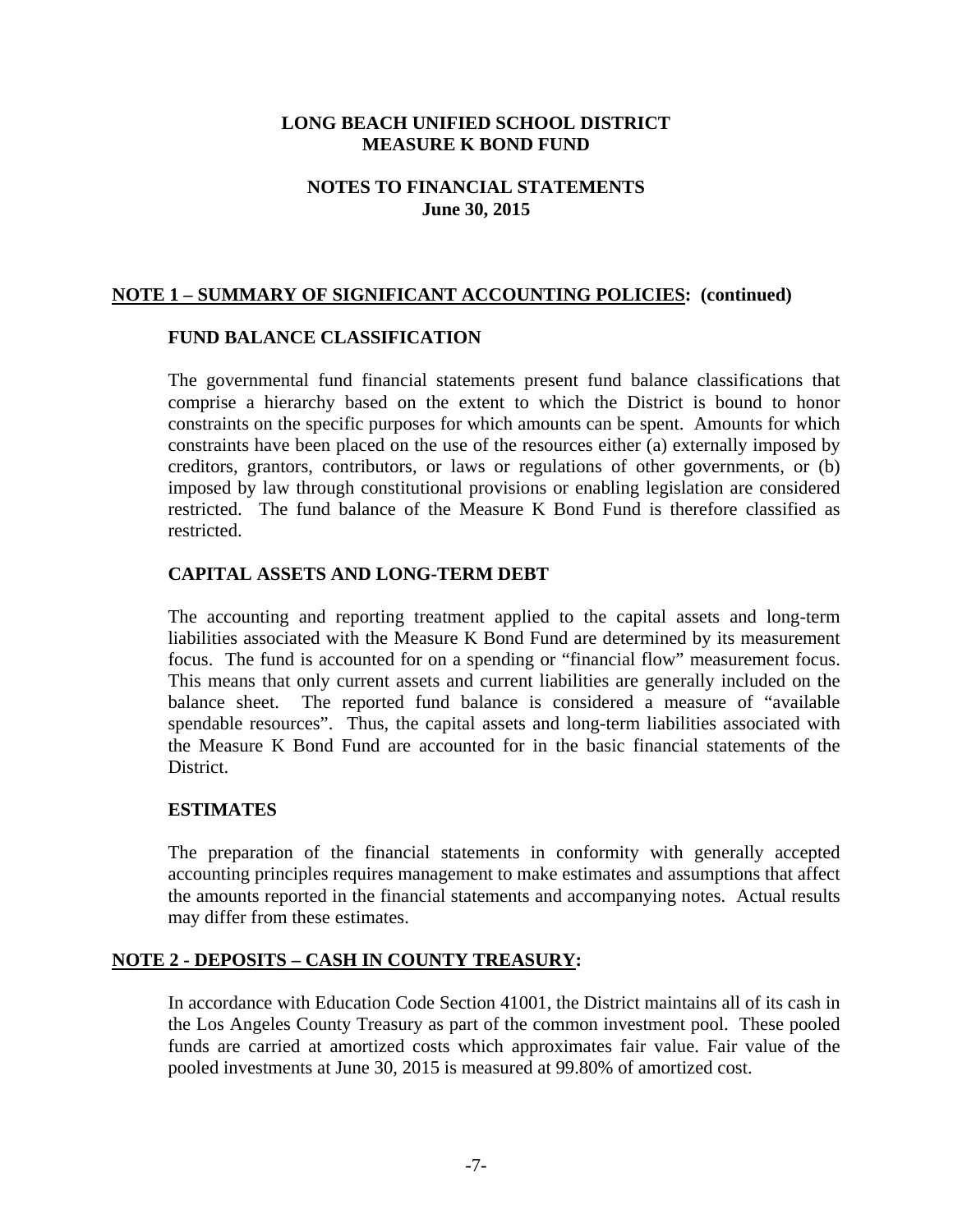## **NOTES TO FINANCIAL STATEMENTS June 30, 2015**

## **NOTE 2 - DEPOSITS – CASH IN COUNTY TREASURY: (continued)**

The County is authorized to deposit cash and invest excess funds by California Government Code Section 53648 et. seq. The county is restricted by Government Code Section 53635 pursuant to Section 53601 to invest in time deposits, U.S. government securities, state registered warrants, notes or bonds, State Treasurer's investment pool, bankers' acceptances, commercial paper, negotiable certificates of deposit, and repurchase or reverse repurchase agreements. The funds maintained by the County are either secured by federal depository insurance or are collateralized. The County investment pool is not required to be rated. Interest earned is deposited quarterly into participating funds. Any investment losses are proportionately shared by all funds in the pool.

### **NOTE 3 – EXCESS OF EXPENDITURES OVER APPROPRIATIONS:**

Excess of expenditures over appropriations, by major object accounts, occurred for the year ended June 30, 2015 as follows:

- Classified salaries \$19,493
- $\bullet$  Benefits \$6,088

#### **NOTE 4 – BONDED DEBT:**

On November 4, 2008, the voters approved the issuance of bonds, not to exceed \$1,200,000,000. On April 7, 2009, the District issued General Obligation Bonds, Election 2008, Series A of \$260,000,000 serial and term bonds. The bonds were issued for the purpose of refunding the District's outstanding 2008 Capital Project Notes and paying for the cost of new construction, reconstruction or modernization of some or all of the schools within the District.

On April 19, 2011, the District issued General Obligation Bonds, Election 2008, Series B and B-1 of \$3,020,686 capital appreciation serial bonds and \$72,406,000 of Qualified School Construction Bonds. These bonds are being issued to finance the acquisition, construction, rehabilitation and equipping of classrooms and school facilities within the District, and to pay the costs of issuing these bonds.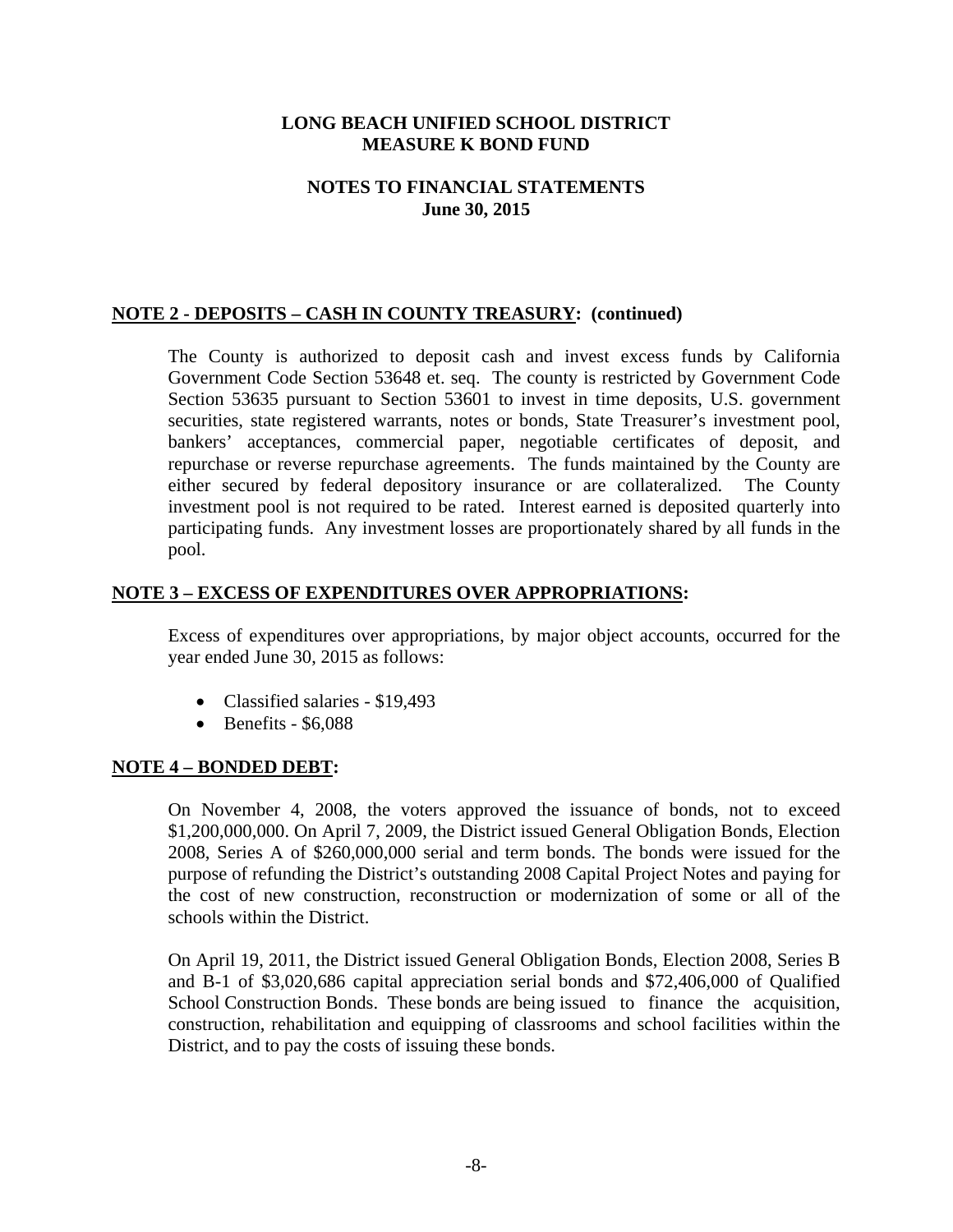### **NOTES TO FINANCIAL STATEMENTS June 30, 2015**

#### **NOTE 4 – BONDED DEBT: (continued)**

Capital appreciation bonds were issued as part of the 2008 Measure K, Series B issuance with maturity dates from August 1, 2034 through August 1, 2035. Prior to the maturity date, the bond will accrete interest on the principal component.

The Series B-1 bonds are being designated as "Qualified School Construction Bonds" for purposes of the American Recovery and Reinvestment Act of 2009. With respect to the Series B-1 bonds, the District expects to receive, on or about each bond payment date, a cash subsidy payment from the United States Treasury equal to the amount of interest determined at a federal tax credit rate under Section 54A(b)(3) of the tax code. The District will deposit the cash subsidy with the county to be credited to the Bond Interest and Redemption Fund for debt service payments.

On May 15, 2013, the District issued General Obligation Bonds, Election 2008, Series C of \$50,000,000 serial bonds. These bonds are being issued to finance the repair, upgrading, acquisition, construction and equipping of certain District sites and facilities and to pay the costs of issuing these bonds.

On February 19, 2015, the District issued General Obligation Bonds, Election 2008, Series D of \$180,000,000 current interest bonds and Series D-1 of \$89,998,410 capital appreciation bonds. These bonds are being issued to finance the repair, upgrading, acquisition, construction and equipping of certain District sites and facilities and to pay the costs of issuing these bonds.

Capital appreciation bonds were issued as part of the 2008 Series D-1 issuance with maturity dates from August 1, 2026 through 2039. Prior to their applicable maturity dates, each capital appreciation bond will accrete interest on the principal component.

The outstanding bonded debt for the Long Beach Unified School District at June 30, 2015 is:

| Measure K  |              |                 |                 |   | Amount      |                     | Issued         | Principal           |   |               |
|------------|--------------|-----------------|-----------------|---|-------------|---------------------|----------------|---------------------|---|---------------|
|            | Date of      | Interest        | <b>Maturity</b> |   | of Original | Outstanding         | <b>Current</b> | Payment             |   | Outstanding   |
|            | <b>Issue</b> | Rate %          | Date            |   | Issue       | <b>July 1, 2014</b> | Year           | <b>Current Year</b> |   | June 30, 2015 |
| Series A   | 4/07/2009    | $3.5\% - 5.0\%$ | 8/1/2033        | S | 260,000,000 | 193,930,000         |                | 10,335,000          | S | 183,595,000   |
| Series B   | 4/19/2011    | 7.26%-7.33%     | 8/1/2035        |   | 3.020.686   | 3,020,686           |                |                     |   | 3,020,686     |
| Series B-1 | 4/19/2011    | 5.314%-5.914%   | 8/1/2025        |   | 72,406,000  | 72,406,000          |                |                     |   | 72,406,000    |
| Series C   | 5/15/2013    | 1.0%-4.0%       | 8/1/2037        |   | 50,000,000  | 41.260,000          |                | 7.250,000           |   | 34,010,000    |
| Series D   | 2/19/2015    | $3.0\% - 4.0\%$ | 8/1/2043        |   | 180,000,000 |                     | 180,000,000    |                     |   | 180,000,000   |
| Series D-1 | 2/19/2015    | 3.33%-4.31%     | 8/1/2039        |   | 89,998,410  |                     | 89,998,410     |                     |   | 89,998,410    |
|            |              |                 |                 |   | 655,425,096 | \$ 310,616,686      | \$269,998,410  | 17.585.000          |   | 563,030,096   |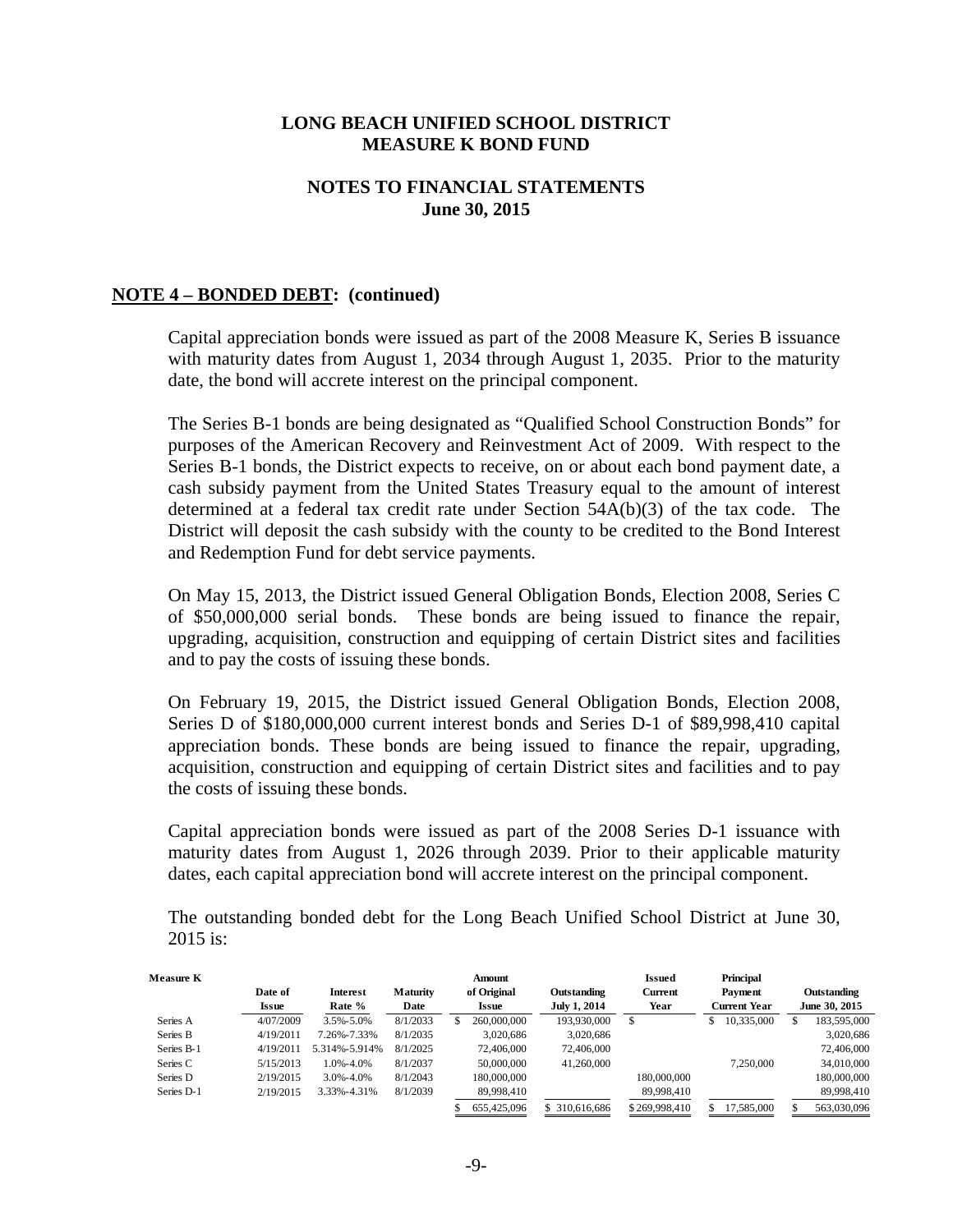## **NOTES TO FINANCIAL STATEMENTS June 30, 2015**

#### **NOTE 4 – BONDED DEBT: (continued)**

| <b>Year Ended</b><br><b>June 30,</b> | <b>Principal</b> | Interest         | Accreted<br>Interest | <b>Total</b>     |
|--------------------------------------|------------------|------------------|----------------------|------------------|
|                                      |                  |                  |                      |                  |
| 2016                                 | 21,565,000<br>\$ | 21,187,521<br>S. | \$                   | \$<br>42,752,521 |
| 2017                                 | 21,580,000       | 20,686,611       |                      | 42,266,611       |
| 2018                                 | 17,515,000       | 19,834,011       |                      | 37,349,011       |
| 2019                                 | 17,080,000       | 19,016,986       |                      | 36,096,986       |
| 2020                                 | 14,050,000       | 18,286,886       |                      | 32,336,886       |
| 2021-2025                            | 91,876,000       | 78,339,346       |                      | 170,215,346      |
| 2026-2030                            | 78, 387, 228     | 69,652,801       | 12,567,773           | 160,607,802      |
| 2031-2035                            | 76,050,946       | 95,839,311       | 23,739,529           | 195,629,786      |
| 2036-2040                            | 65,595,922       | 118,029,277      | 97,244,077           | 280,869,276      |
| 2041-2044                            | 159,330,000      | 13,384,800       | 20,649,525           | 193, 364, 325    |
| Total                                | \$563,030,096    | \$474,257,550    | \$154,200,904        | \$1,191,488,550  |

The annual requirements to amortize all bonds payable, outstanding as of June 30, 2015, are as follows:

The repayment of the debt related to the Measure K General Obligation Bonds is accounted for in the District's Bond Interest and Redemption Fund which is part of the District's basic financial statements. In addition, the long term debt is reported in the government wide statements of the District's basic financial statements and is not part of the financial statements reported herein.

### **NOTE 5 –COMMITMENTS AND CONTINGENCIES:**

#### **A. Purchase Commitments:**

As of June 30, 2015, the District was committed under various capital expenditure purchase agreements for construction and modernization projects to be paid by Measure K funds totaling approximately \$106,664,421. Projects will be funded through bond proceeds.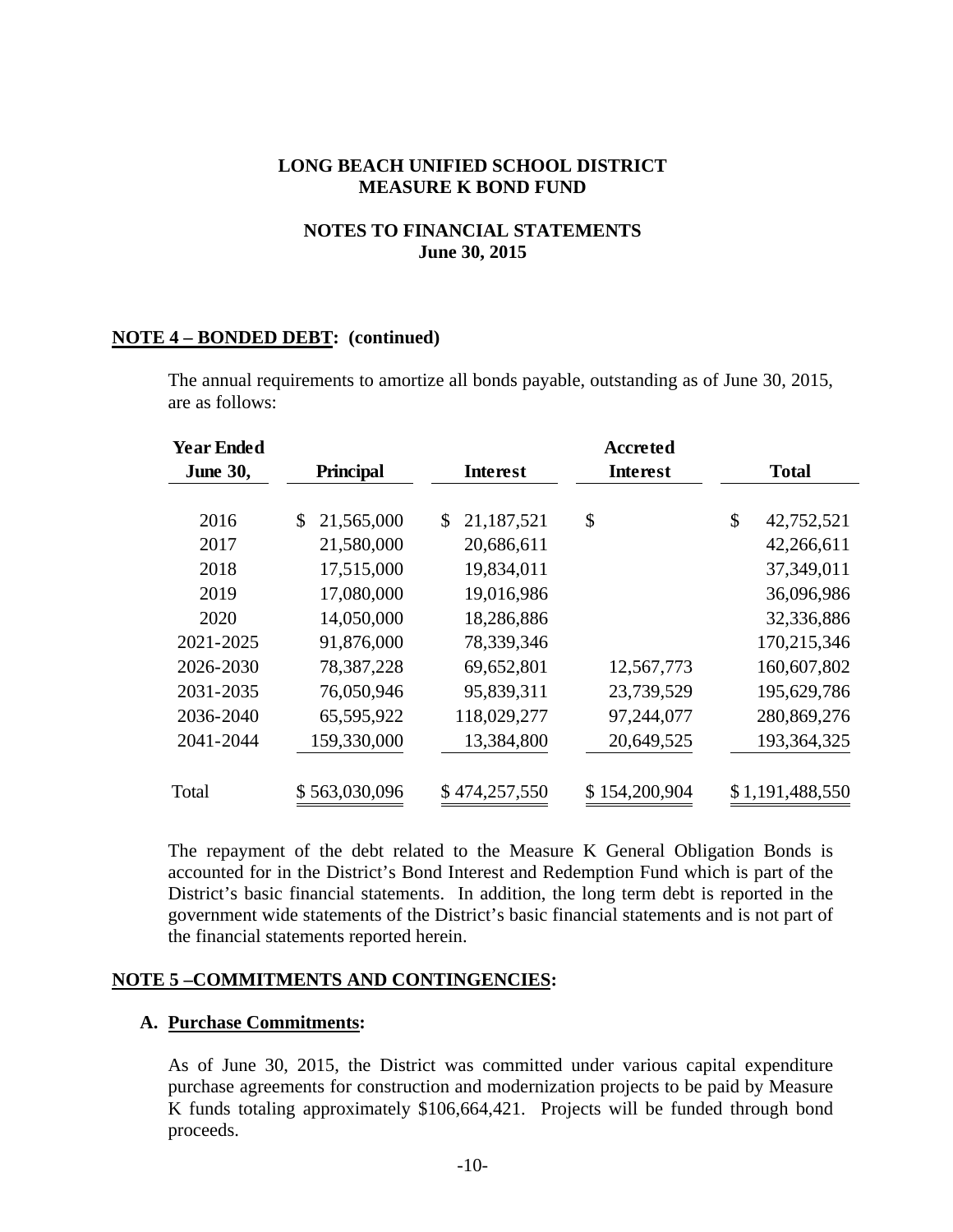## **NOTES TO FINANCIAL STATEMENTS June 30, 2015**

# **NOTE 5 –COMMITMENTS AND CONTINGENCIES: (continued)**

# **B. Litigation:**

The District is involved in various claims and legal actions related to various construction projects. In the opinion of management, the ultimate disposition of these matters will not have a material adverse effect on the District's Measure K Bond Fund financial statements.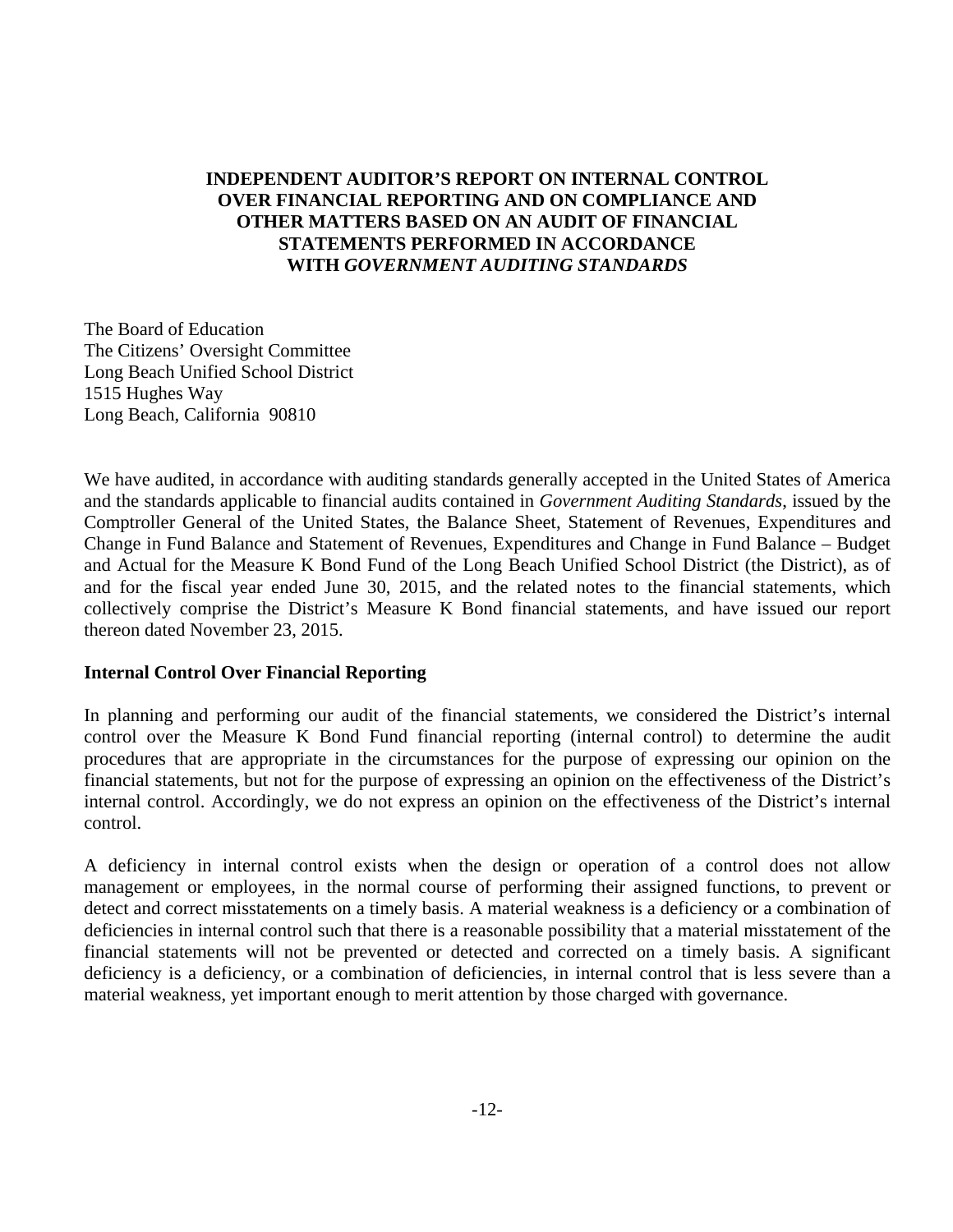# **INDEPENDENT AUDITOR'S REPORT ON INTERNAL CONTROL OVER FINANCIAL REPORTING AND ON COMPLIANCE AND OTHER MATTERS BASED ON AN AUDIT OF FINANCIAL STATEMENTS PERFORMED IN ACCORDANCE WITH** *GOVERNMENT AUDITING STANDARDS*

Our consideration of internal control was for the limited purpose described in the first paragraph of this section and was not designed to identify all deficiencies in internal control that might be material weaknesses or significant deficiencies. Given these limitations, during our audit we did not identify any deficiencies in internal control that we consider to be material weaknesses. However, material weaknesses may exist that have not been identified.

### **Compliance and Other Matters**

As part of obtaining reasonable assurance about whether the District's Measure K Bond Fund financial statements are free of material misstatement, we performed tests of its compliance with certain provisions of laws, regulations, contracts and grant agreements, noncompliance with which could have a direct and material effect on the determination of financial statement amounts. However, providing an opinion on compliance with those provisions was not an objective of our audit and, accordingly, we do not express such an opinion. The results of our tests disclosed no instances of non-compliance or other matters that are required to be reported under *Government Auditing Standards*.

# **Purpose of this Report**

The purpose of this report is solely to describe the scope of our testing of internal control and compliance and the results of that testing, and not to provide an opinion on the effectiveness of the District's internal control or on compliance. This report is an integral part of an audit performed in accordance with *Government Auditing Standards* in considering the District's internal control and compliance. Accordingly, this communication is not suitable for any other purpose.

Vunt: Lloyd + Stutymon LLP

VICENTI, LLOYD & STUTZMAN LLP Glendora, California November 23, 2015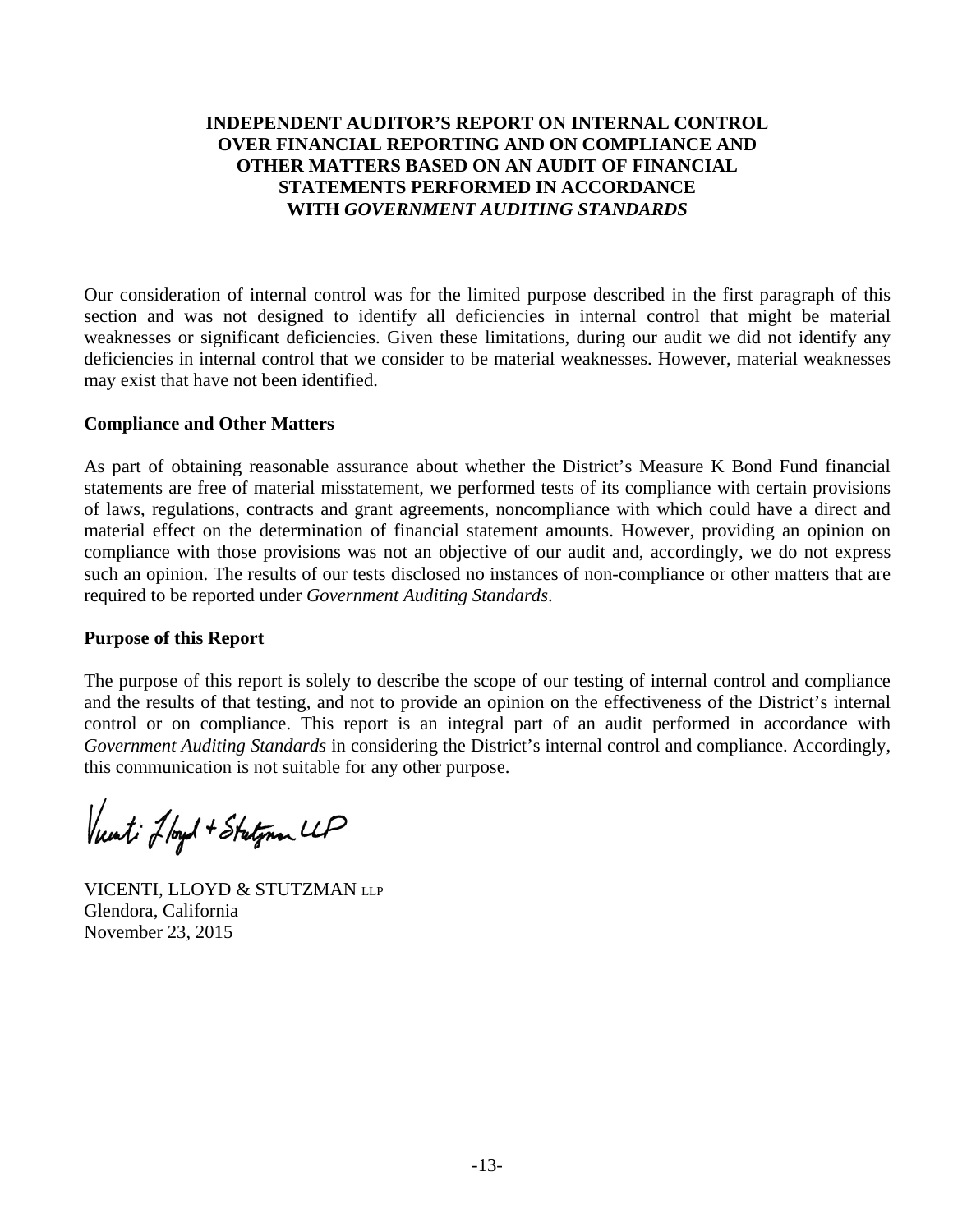#### **SCHEDULE OF FINDINGS AND RESPONSES June 30, 2015**

There were no findings related to the financial audit of the Measure K Bond Fund for the fiscal years ended June 30, 2015 and June 30, 2014.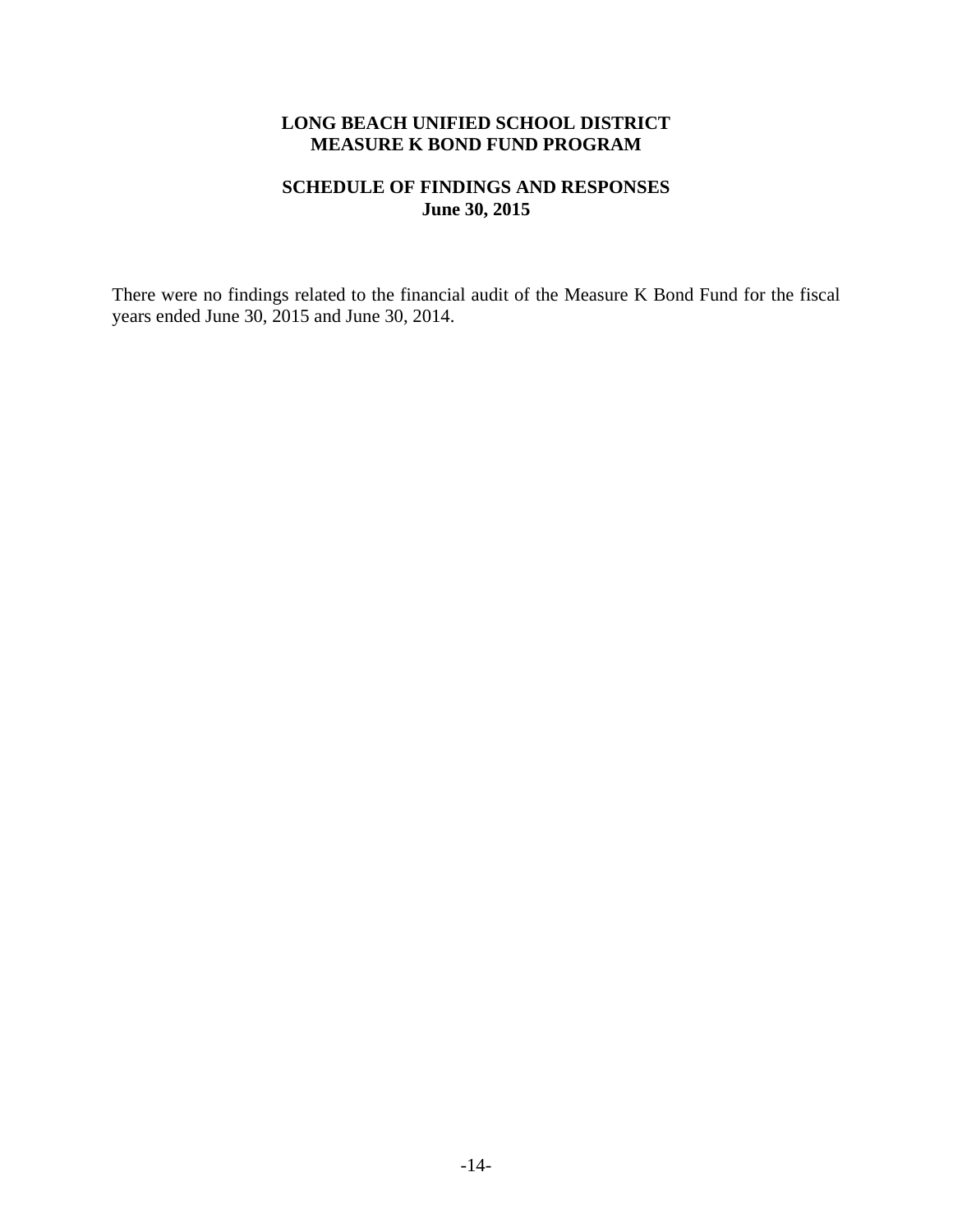**PERFORMANCE AUDIT OF THE MEASURE K BOND PROGRAM**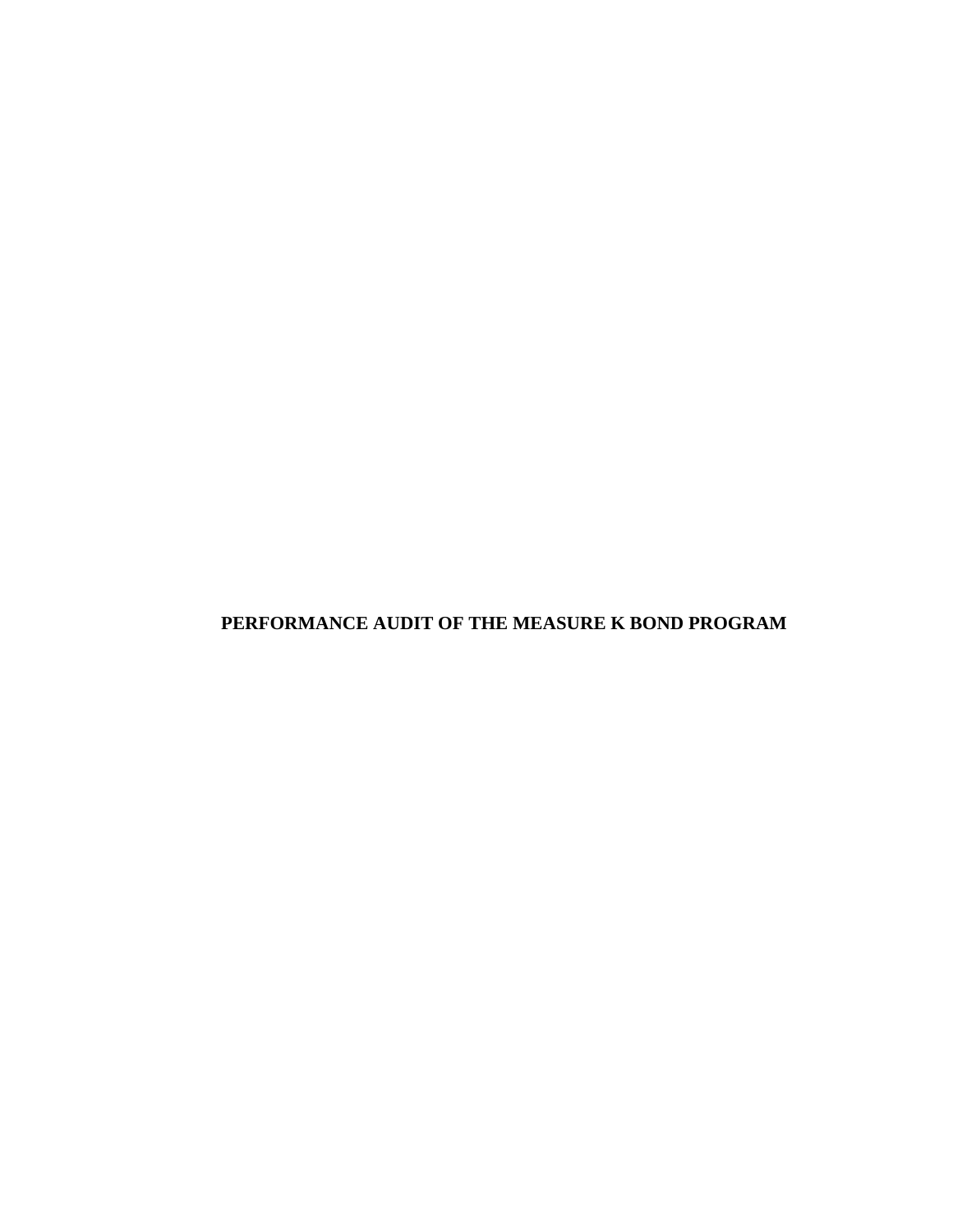## **INDEPENDENT AUDITOR'S REPORT ON THE PROPOSITION 39 GENERAL OBLIGATION BOND COMPLIANCE REQUIREMENTS**

The Board of Education The Citizens' Oversight Committee Long Beach Unified School District 1515 Hughes Way Long Beach, California 90810

We have conducted a performance audit of the Long Beach Unified School District (the "District"), Measure K General Obligation Bond program for the year ended June 30, 2015.

We conducted our performance audit in accordance with *Governmental Auditing Standards* issued by the Comptroller General of the United States. Those standards require that we plan and perform the audit to obtain sufficient, appropriate evidence to provide a reasonable basis for our findings and conclusions based on our audit objectives. We believe that the evidence obtained provides a reasonable basis for our findings and conclusions based on our audit objectives.

Our audit was limited to the objectives listed on page 17 of this report which includes determining the District's compliance with the performance requirements for the Proposition 39 Measure K General Obligation Bonds under Section 1(b)(3)(C) of Article XIIIA of the California Constitution and Proposition 39 as they apply to the Bonds and the net proceeds thereof. Management is responsible for the District's compliance with those requirements.

Solely to assist us in planning and performing our performance audit, we obtained an understanding of the internal control of the District to determine if internal controls were adequate to help ensure the District's compliance with the requirements of Proposition 39, as specified by Section 1(b)(3)(C) of Article XIIIA of the California Constitution. Accordingly, we do not express any assurance on internal control.

The results of our tests indicated that, in all significant respects, Long Beach Unified School District expended Measure K Bond Program funds for the year ended June 30, 2015 only for the specific projects developed by the District's Board of Education and approved by the voters, in accordance with the requirements of Proposition 39, as specified by Section 1(b)(3)(C) of Article XIIIA of the California Constitution.

Vunti Jloyd + Stutynen LLP

VICENTI, LLOYD & STUTZMAN LLP Glendora, California November 23, 2015

-15-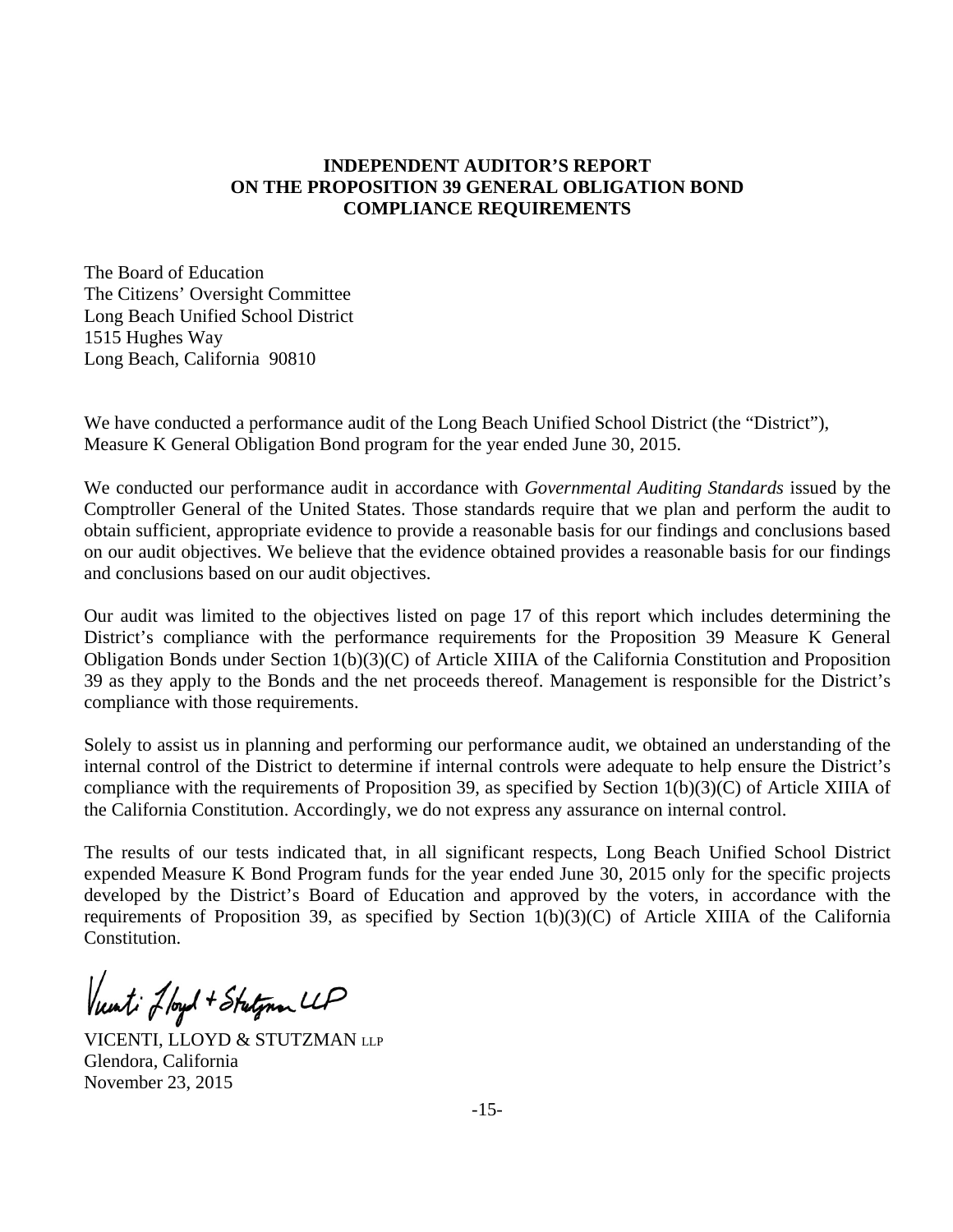#### **MEASURE K BOND PROGRAM PERFORMANCE AUDIT**

#### **Fiscal Year Ending June 30, 2015**

### **BACKGROUND INFORMATION**

In November 2000 the voters of the State of California approved Proposition 39 authorizing the issuance of general obligation bonds by California public school district's and community colleges, under certain circumstances and subject to certain conditions. In November 2008, a general obligation bond proposition (Measure K) of the Long Beach Unified School District was approved by the voters of the District. Measure K authorized the District to issue up to \$1.2 billion of general obligation bonds to finance various capital projects, and related costs.

The Priority School Project Lists section of the Measure K ballot language makes reference to the District's 2009 Facilities Master Plan for the specific projects that the District proposes to finance with the proceeds from the Measure K bonds. Listed projects are completed as needed at a particular school site according to Board-approved Project Listing Recommendations (per page 19b of the 2009 Facilities Master Plan). The Project Listing Recommendations were formulated by the District's Internal Executive Committee, and reflect recommendations made by the district's Community Advisory Committee.

Pursuant to the requirements of Proposition 39, and related state legislation, the Board of Education of the District established a Citizens' Oversight Committee and appointed its members. The principal purpose of the Citizens' Oversight Committee, as set out in state law, is to inform the public as to the expenditures of the proceeds of the bonds issued pursuant to the Measure K bond authorization. The Citizens' Oversight Committee is required to issue at least one report annually as to its activities and findings.

Section 1(b)(3)(C) of Article XIIIA of the California Constitution requires the District to conduct an annual independent performance audit to ensure that the proceeds of the bonds deposited into the Measure K Bond Fund have been expended only for the authorized bond projects. Consistent with this provision, Section 15286 of the California Education Code requires the performance audit to be conducted in accordance with Government Auditing Standards issued by the Comptroller General of the United States and be submitted to the Citizens' Oversight Committee by March 31 of each year.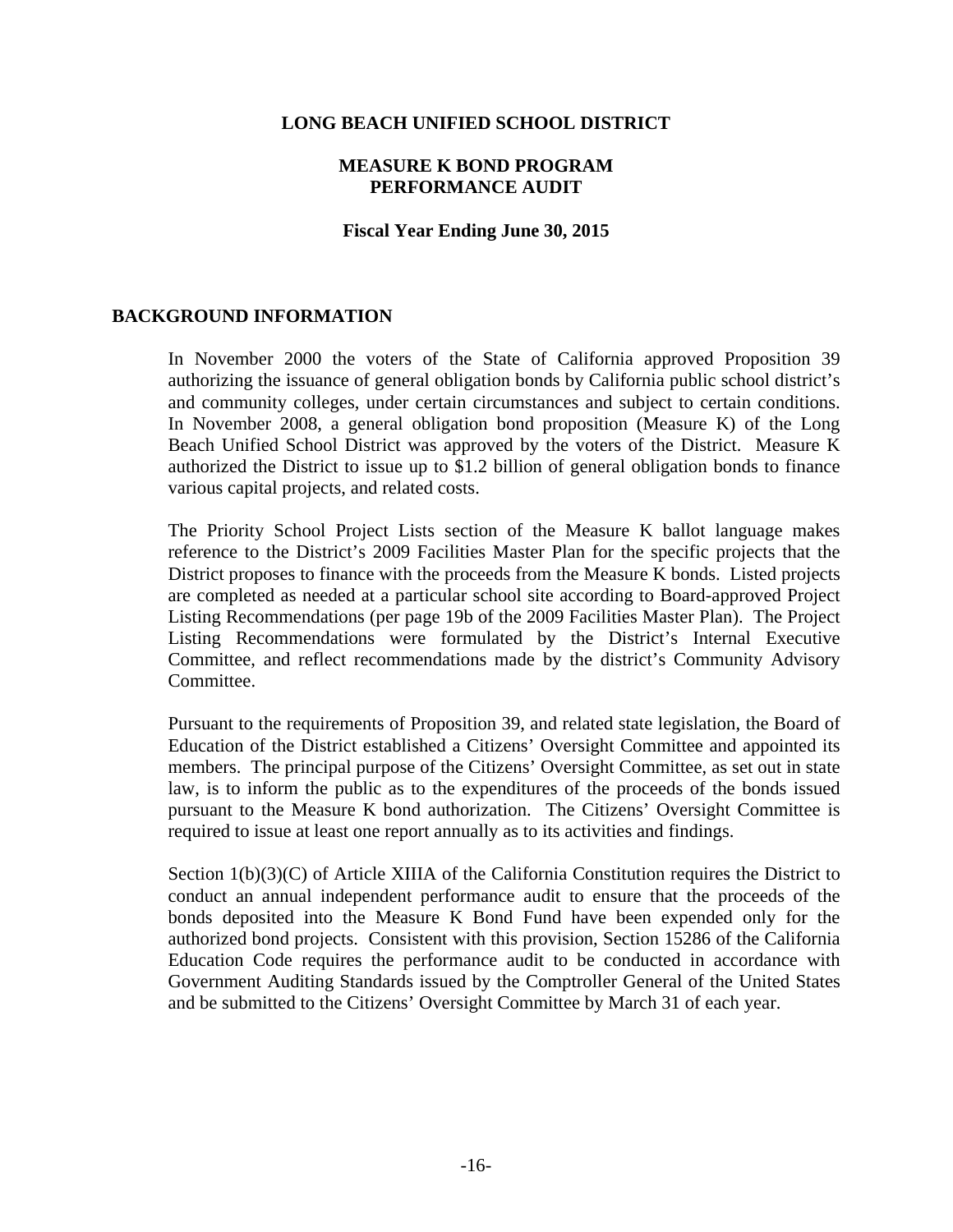## **MEASURE K BOND PROGRAM PERFORMANCE AUDIT**

### **Fiscal Year Ending June 30, 2015**

## **OBJECTIVES**

The objectives of our performance audit were to:

- Obtain documentation for the expenditures charged to the Long Beach Unified School District Measure K Bond Program.
- Determine whether expenditures charged to the Measure K Bond Program funds have been made in accordance with the bond project list approved by the voters through the approval of Measure K in November 2008.
- Note incongruities or system weaknesses and provide recommendations for improvement.
- Provide the District Board of Education and the Citizens' Oversight Committee with a performance audit as required under the requirements of the California Constitution and Proposition 39.

### **SCOPE OF THE AUDIT**

The scope of our performance audit covered the fiscal period from July 1, 2014 to June 30, 2015. Our sample selection considered object and project codes associated with the bond projects. However, not all planned projects incurred expenditures in the current year, and not all projects with expenditures were tested. The propriety of expenditures for capital projects and maintenance projects funded through state or local funding sources, other than the proceeds of the bonds, were not included within the scope of our audit. Expenditures incurred subsequent to June 30, 2015, were not reviewed or included within the scope of our audit or in this report.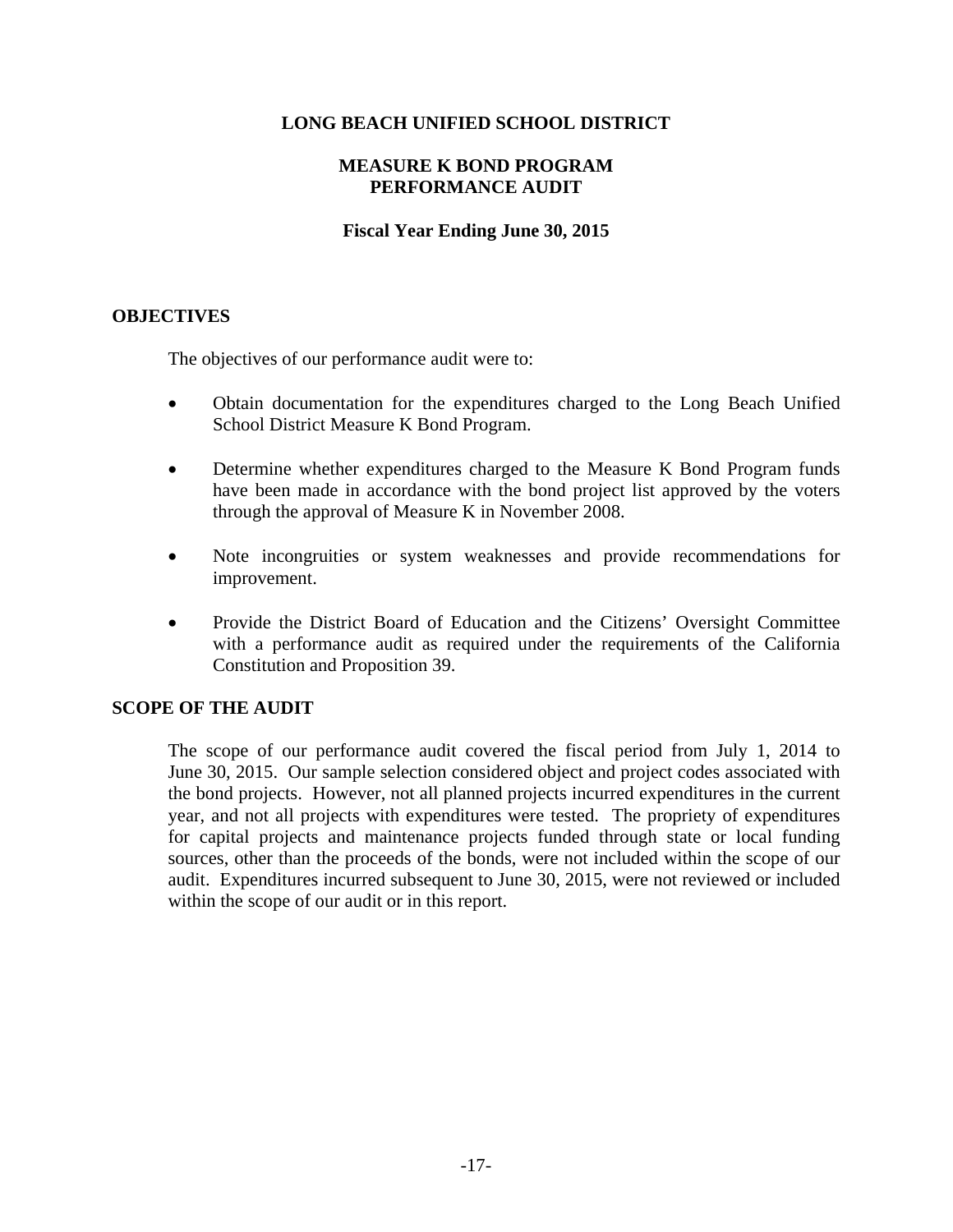#### **MEASURE K BOND PROGRAM PERFORMANCE AUDIT**

#### **Fiscal Year Ending June 30, 2015**

### **PROCEDURES PERFORMED**

We obtained the general ledger and the project expenditure reports prepared by the District for the fiscal year ended June 30, 2015 for the Measure K Bond Program. Within the fiscal year audited, we obtained the actual invoices and other supporting documentation for expenditures to ensure compliance with the requirements of Proposition 39 and Measure K with regards to the approved bond projects list. We performed the following procedures:

- We reviewed the projects listed to be funded with general obligation bond proceeds as set out in the Measure K election documents.
- We selected a sample of expenditures for the fiscal year ended June 30, 2015, and reviewed supporting documentation to ensure that such funds were properly expended on the authorized bond projects.
- The District expended \$107,654,920 during fiscal year ended June 30, 2015 on the projects outlined on the following page. Our sample included 91 vendor transactions and payable documents totaling \$59,774,683 which represents 56% of total expenditures.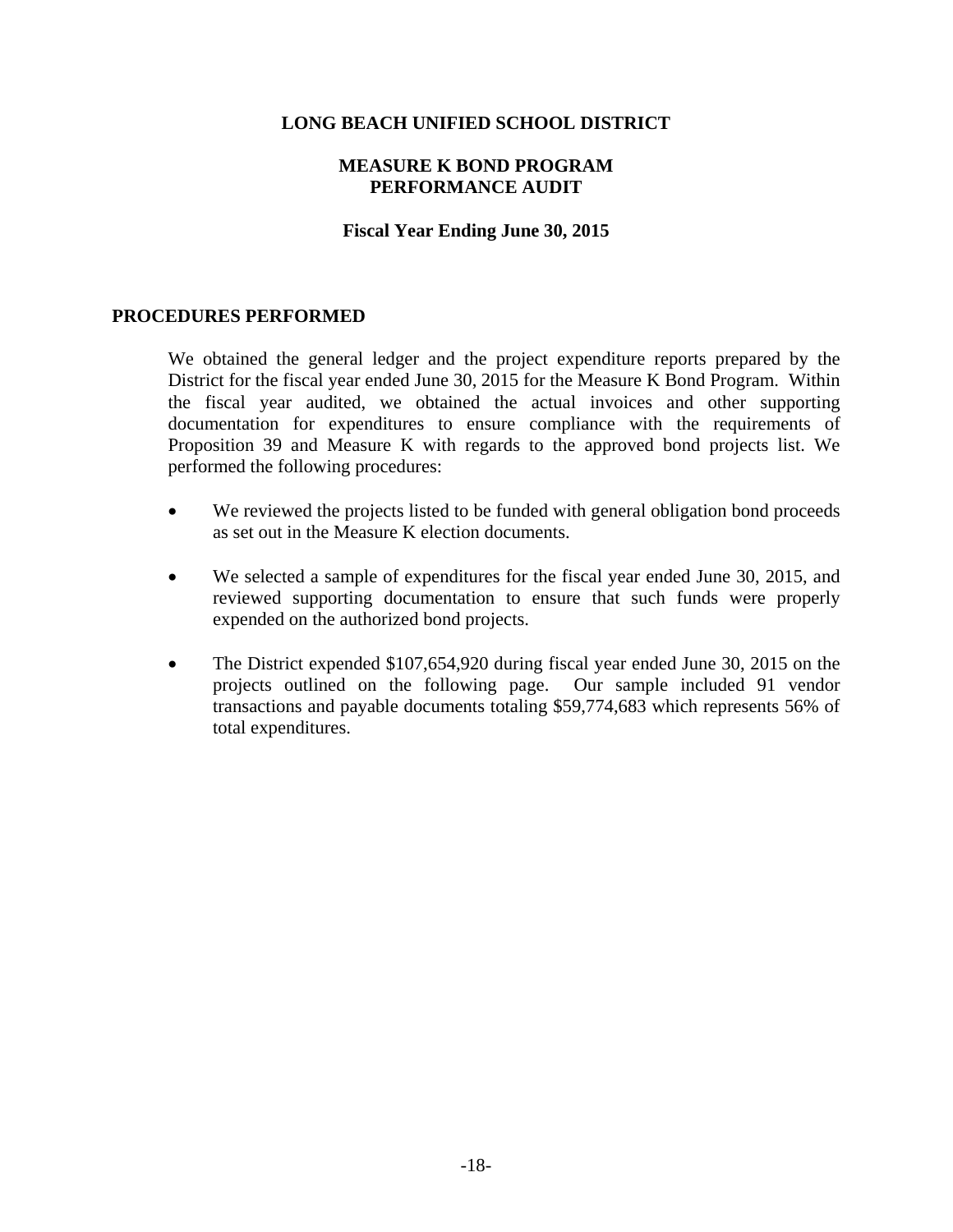# **MEASURE K BOND PROGRAM PERFORMANCE AUDIT**

# **Fiscal Year Ending June 30, 2015**

**Expenditures**

# **PROCEDURES PERFORMED** (continued)

|                                                  | for Fiscal Year<br>Ended 6/30/2015 |  |  |  |
|--------------------------------------------------|------------------------------------|--|--|--|
| <b>Construction Projects:</b>                    |                                    |  |  |  |
| <b>Master Plan Projects</b>                      | \$<br>5,303,723                    |  |  |  |
| ECATS/McBride HS at the former DeMille Site      | 52,524                             |  |  |  |
| GTE South Middle School at the former GTE Site   | 128,750                            |  |  |  |
| New High School # 2 at the former Browning Site  | 17,204,738                         |  |  |  |
| Roosevelt ES New Construction                    | 6,151,102                          |  |  |  |
| Jordan High School Major Rennovation             | 14,899,786                         |  |  |  |
| Cabrillo High School Pool                        | 36,943                             |  |  |  |
| Fire Alarm, Intercom & Clock replacement Phase1  | 969,323                            |  |  |  |
| Fire Alarm, Intercom & Clock replacement Phase 2 | 1,167,977                          |  |  |  |
| Boiler Replacement Phase 1                       | 91,755                             |  |  |  |
| Portable Removal Phase II                        | 110,016                            |  |  |  |
| Portable Removal Phase III                       | 1,079,289                          |  |  |  |
| Newcomb Middle School AB300 / New Construction   | 31,956,051                         |  |  |  |
| AB300 Projects (Wilson)                          | 3,408,205                          |  |  |  |
| Bancroft MS Gym AB300                            | 3,783,367                          |  |  |  |
| <b>DSA</b> Certification Projects                | 25,254                             |  |  |  |
| <b>Access Compliance</b>                         | 16,193                             |  |  |  |
| <b>Butler Projects</b>                           | 58,007                             |  |  |  |
| Telecommunications Phase I                       | 1,311,055                          |  |  |  |
| Intercom and Clock System                        | 28,445                             |  |  |  |
| Security Technology and Infrastructure           | 362,246                            |  |  |  |
| Hill MS Gym                                      | 157,949                            |  |  |  |
| Hamilton MS Gym                                  | 5,217                              |  |  |  |
| Hoover MS Gym                                    | 3,462,061                          |  |  |  |
| Poly Tech HS Auditorium                          | 4,214,886                          |  |  |  |
| Wilson AB300                                     | 430,265                            |  |  |  |
| CAMS Technology and Site Improvements            | 730,412                            |  |  |  |
| Jordan Major Renovation Phase IV                 | 714,660                            |  |  |  |
| Wireless & Data Communication Phase II           | 1,908,708                          |  |  |  |
| <b>Engineering and Design</b>                    | (1,500)                            |  |  |  |
| Public services                                  | (19, 555)                          |  |  |  |
| Jordan HS Major Renovation II                    | 39,170                             |  |  |  |
| Jordan HS Major Revenovation phase V             | 12,563                             |  |  |  |
| Jordan HS Major Revenovation phase VI            | 35,741                             |  |  |  |
| Jordan HS Interim Housing                        | 3,355,433                          |  |  |  |
| New HS#5 - Hill                                  | 255,531                            |  |  |  |
| Renaissance HS Major revenovation/addition       | 1,635,009                          |  |  |  |
| Willard Elem Minor revenovation/addition         | 1,163,040                          |  |  |  |
| Washington MS DSA Cert.                          | 129,778                            |  |  |  |
| Lowell ES ADA                                    | 1,523                              |  |  |  |
| Lakewood DSA Certification                       | 7,341                              |  |  |  |
| Jordan HS Major Re                               | 138,296                            |  |  |  |
| Wilson DSA certificaiton                         | 635,829                            |  |  |  |
| <b>Educare/Barton Project</b>                    | 158,862                            |  |  |  |
| Keller Conversion to Middle School               | 13,952                             |  |  |  |
| <b>Bond Issue Costs</b>                          | 325,000                            |  |  |  |
| <b>Total</b>                                     | \$<br>107,654,920                  |  |  |  |